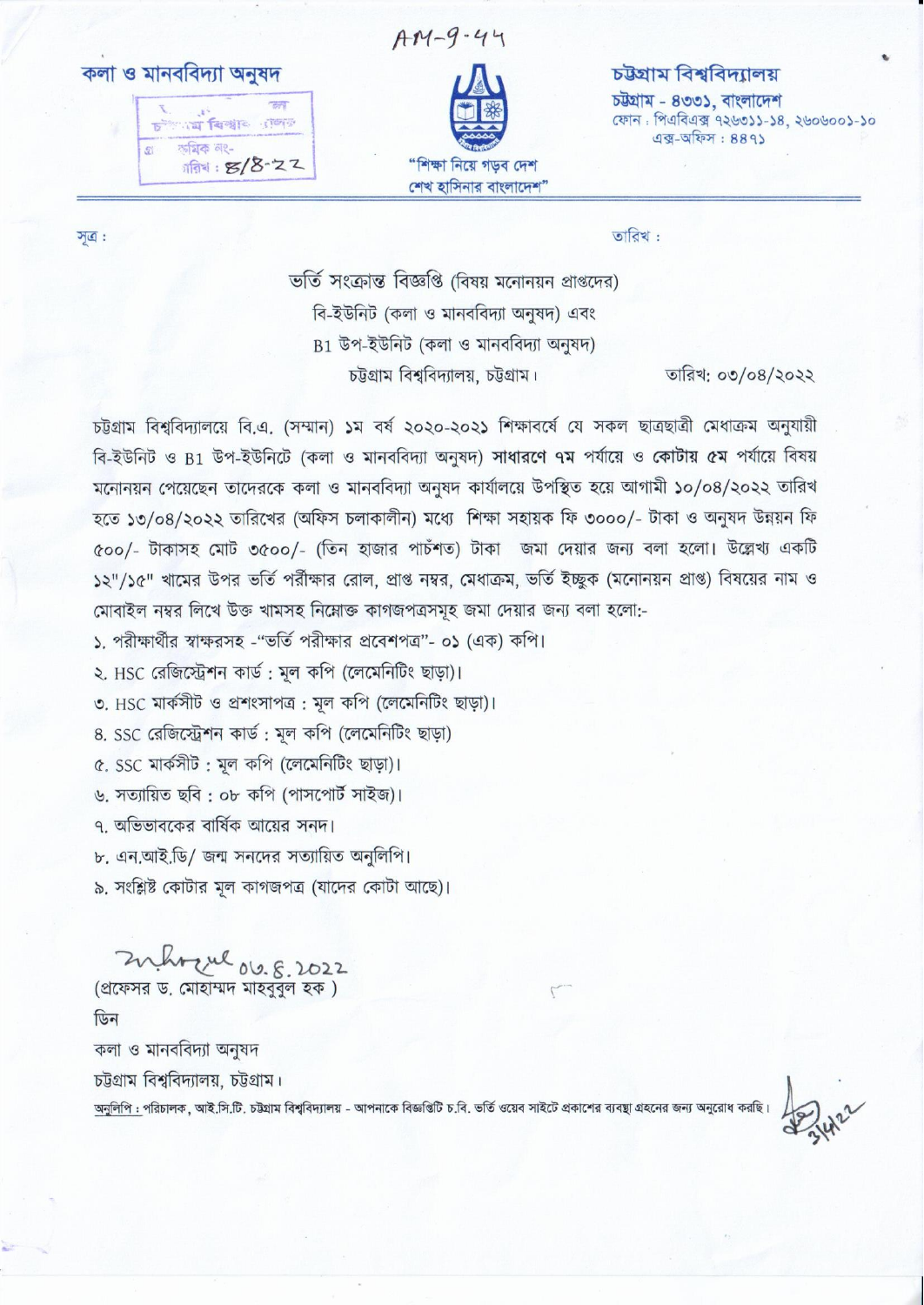| <b>Exam Roll</b> | Name                         | <b>Merit</b>   | <b>Department</b>  | <b>Status</b>  |
|------------------|------------------------------|----------------|--------------------|----------------|
| 290550           | <b>MANTASHA SHAHRIN MIM</b>  | $\overline{2}$ | Dept. of Dramatics | Admitted (1)   |
| 290514           | MD. MARUFUL ISLAM            | 5              | Dept. of Dramatics | Admitted (1)   |
| 290001           | <b>SALOA TABASSOM</b>        | 10             | Dept. of Dramatics | Admitted (1)   |
| 290083           | <b>MOHESH MAJHI</b>          | 14             | Dept. of Dramatics | Admitted (1)   |
| 291828           | MD SHARIAR SHAKIL            | 17             | Dept. of Dramatics | Admitted (1)   |
| 290901           | <b>MD. RIADUS SALEHIN</b>    | 18             | Dept. of Dramatics | Admitted (1)   |
| 290080           | <b>MEHJABIN PANNA</b>        | 19             | Dept. of Dramatics | Admitted (1)   |
| 291498           | <b>SADIA SHANEWAZ</b>        | 22             | Dept. of Dramatics | Admitted (1)   |
| 290880           | <b>SAGOR KUMAR</b>           | 23             | Dept. of Dramatics | Admitted (1)   |
| 291218           | MD. MAHAMUDUL HASAN          | 25             | Dept. of Dramatics | Admitted $(1)$ |
| 291824           | <b>URME BARUA</b>            | 27             | Dept. of Dramatics | Admitted (1)   |
| 290893           | <b>AFIA IBNAT WAFA</b>       | 30             | Dept. of Dramatics | Admitted (2)   |
| 291450           | <b>SUJOY BACHHAR</b>         | 32             | Dept. of Dramatics | Admitted (1)   |
| 290987           | <b>HABIBUR RAHMAN</b>        | 34             | Dept. of Dramatics | Admitted (1)   |
| 290267           | <b>SUSMITA KAR SUPTA</b>     | 35             | Dept. of Dramatics | Admitted (2)   |
| 291416           | <b>ISMAIL HOSSAIN</b>        | 37             | Dept. of Dramatics | Admitted (1)   |
| 291363           | <b>INDROJET SHILL</b>        | 39             | Dept. of Dramatics | Admitted (1)   |
| 290912           | <b>MAHMUD SARDER</b>         | 40             | Dept. of Dramatics | Admitted (1)   |
| 290385           | <b>BILKISH JAHAN YASMIN</b>  | 41             | Dept. of Dramatics | Admitted (2)   |
| 290283           | <b>MD. NOYON MIA</b>         | 43             | Dept. of Dramatics | Admitted (2)   |
| 290734           | MD. ANTAJ ALI                | 44             | Dept. of Dramatics | Admitted (2)   |
| 290567           | <b>HASAN AHMED RIDOY</b>     | 45             | Dept. of Dramatics | Admitted (2)   |
| 291377           | A. T. M. MAJHARUL AMIN       | 47             | Dept. of Dramatics | Admitted (2)   |
| 290343           | <b>SADIA AFRIN</b>           | 49             | Dept. of Dramatics | Admitted (2)   |
| 290661           | <b>MD. RIAJUL ISLAM</b>      | 55             | Dept. of Dramatics | Admitted (3)   |
| 291610           | <b>ABDUL HAMID</b>           | 56             | Dept. of Dramatics | Admitted (3)   |
| 290533           | <b>SHARIFUL ISLAM SHUVRO</b> | 58             | Dept. of Dramatics | Admitted (3)   |
| <b>Exam Roll</b> | <b>Name</b>                  | <b>Merit</b>   | <b>Department</b>  | <b>Status</b>  |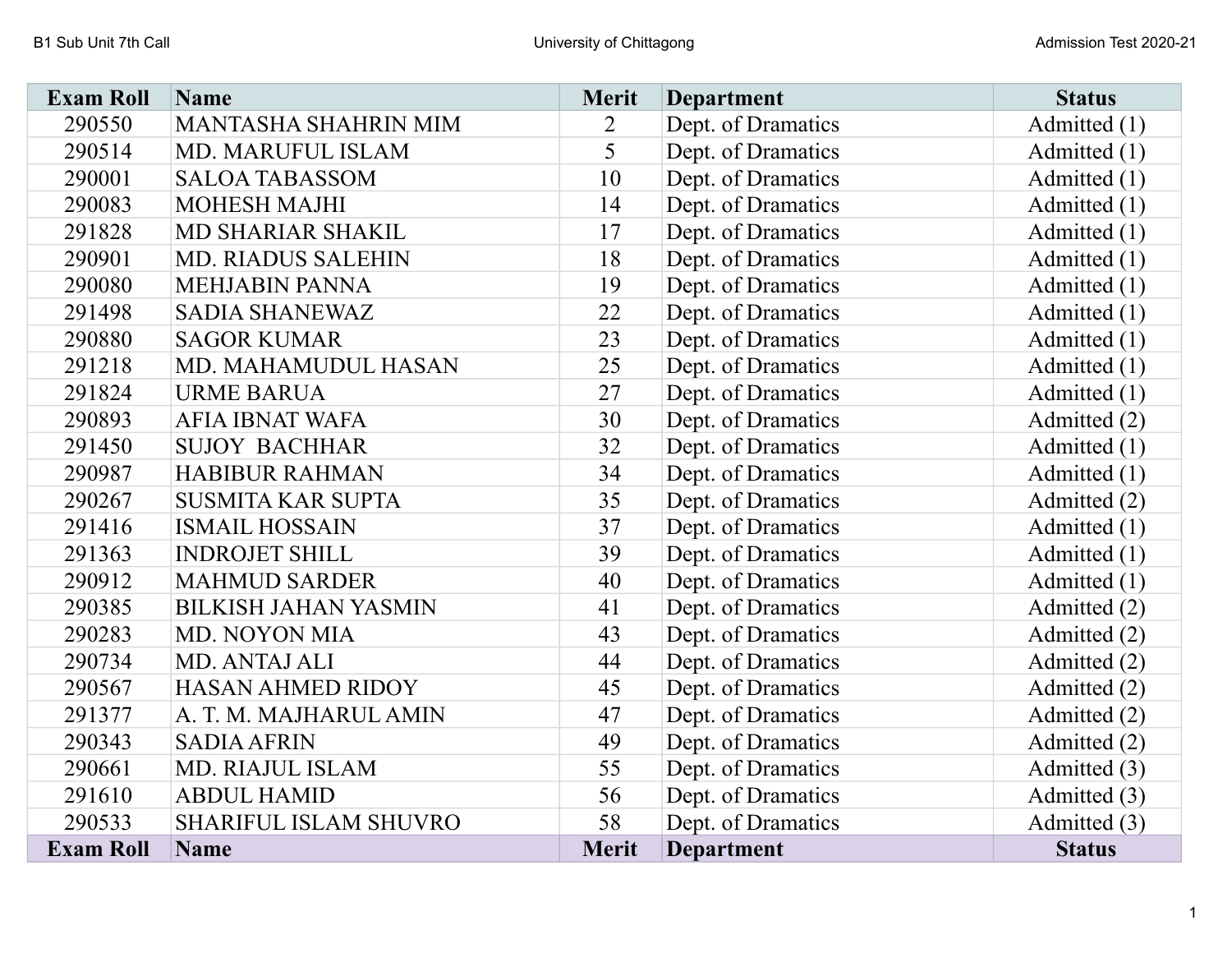| 291769 | <b>ZIDNI BEGUM</b>                 | 4  | Institute of Fine Arts        | Admitted (1)   |
|--------|------------------------------------|----|-------------------------------|----------------|
| 290836 | <b>SABIHA ABSAR</b>                | 5  | Institute of Fine Arts        | Admitted $(1)$ |
| 291365 | <b>MD.SOROARE HOSSAIN</b>          | 10 | Institute of Fine Arts        | Admitted (1)   |
| 291259 | MIFTAHUL JANNAT                    | 11 | <b>Institute of Fine Arts</b> | Admitted (1)   |
| 291658 | <b>MD RUDRO TITAS</b>              | 13 | Institute of Fine Arts        | Admitted (1)   |
| 291743 | <b>NAHIDA SULTANA</b>              | 14 | Institute of Fine Arts        | Admitted $(1)$ |
| 291110 | ARIFUL HASAN KHAN SAIKAT           | 15 | Institute of Fine Arts        | Admitted $(1)$ |
| 290392 | <b>SUZANA TAHIAT TABASSUM SUHA</b> | 16 | Institute of Fine Arts        | Admitted (1)   |
| 290243 | <b>TANVIR KHAN BONDHON</b>         | 17 | <b>Institute of Fine Arts</b> | Admitted $(1)$ |
| 290634 | <b>SABRINA SULTANA</b>             | 19 | Institute of Fine Arts        | Admitted (1)   |
| 290341 | <b>MD. ARIFUZZAMAN</b>             | 20 | <b>Institute of Fine Arts</b> | Admitted (1)   |
| 290990 | PROTIVA CHAKMA                     | 21 | Institute of Fine Arts        | Admitted (1)   |
| 291608 | <b>SAGAR ROY</b>                   | 22 | Institute of Fine Arts        | Admitted $(1)$ |
| 291477 | <b>TANVIR MAHTAB</b>               | 23 | Institute of Fine Arts        | Admitted (1)   |
| 291691 | <b>MST. ASHA KHATUN</b>            | 24 | Institute of Fine Arts        | Admitted $(1)$ |
| 290602 | <b>ASHNA BINTE ALI</b>             | 25 | <b>Institute of Fine Arts</b> | Admitted $(1)$ |
| 290205 | <b>SUMAYA AHAMMED ZENEYA</b>       | 26 | Institute of Fine Arts        | Admitted (1)   |
| 290122 | <b>CHOWDHURY AFTAB AHMED MRITT</b> | 29 | Institute of Fine Arts        | Admitted $(1)$ |
| 291397 | MD. FARHAD HOSEN SHUMON            | 31 | Institute of Fine Arts        | Admitted (1)   |
| 291931 | <b>TOYOBA TABASSUM</b>             | 33 | Institute of Fine Arts        | Admitted $(1)$ |
| 291952 | <b>MST. MOMOTAJ KHATUN</b>         | 37 | Institute of Fine Arts        | Admitted (1)   |
| 290164 | ROWSHAN HASAN SHACHI               | 39 | <b>Institute of Fine Arts</b> | Admitted $(1)$ |
| 291150 | ANAS HOSSAIN SARKER                | 40 | <b>Institute of Fine Arts</b> | Admitted (1)   |
| 291427 | $\sharp N/A$                       | 41 | Institute of Fine Arts        | Admitted (1)   |
| 291510 | <b>MUHIBA JANNATH</b>              | 42 | Institute of Fine Arts        | Admitted $(1)$ |
| 291683 | <b>MAISHA JAFOR</b>                | 46 | Institute of Fine Arts        | Admitted (1)   |
| 291163 | <b>REYA SINGHA</b>                 | 49 | Institute of Fine Arts        | Admitted $(1)$ |
| 290211 | <b>ANINDITA DEY TULI</b>           | 50 | Institute of Fine Arts        | Admitted $(1)$ |
| 290967 | <b>PUJA DAS</b>                    | 51 | Institute of Fine Arts        | Admitted (1)   |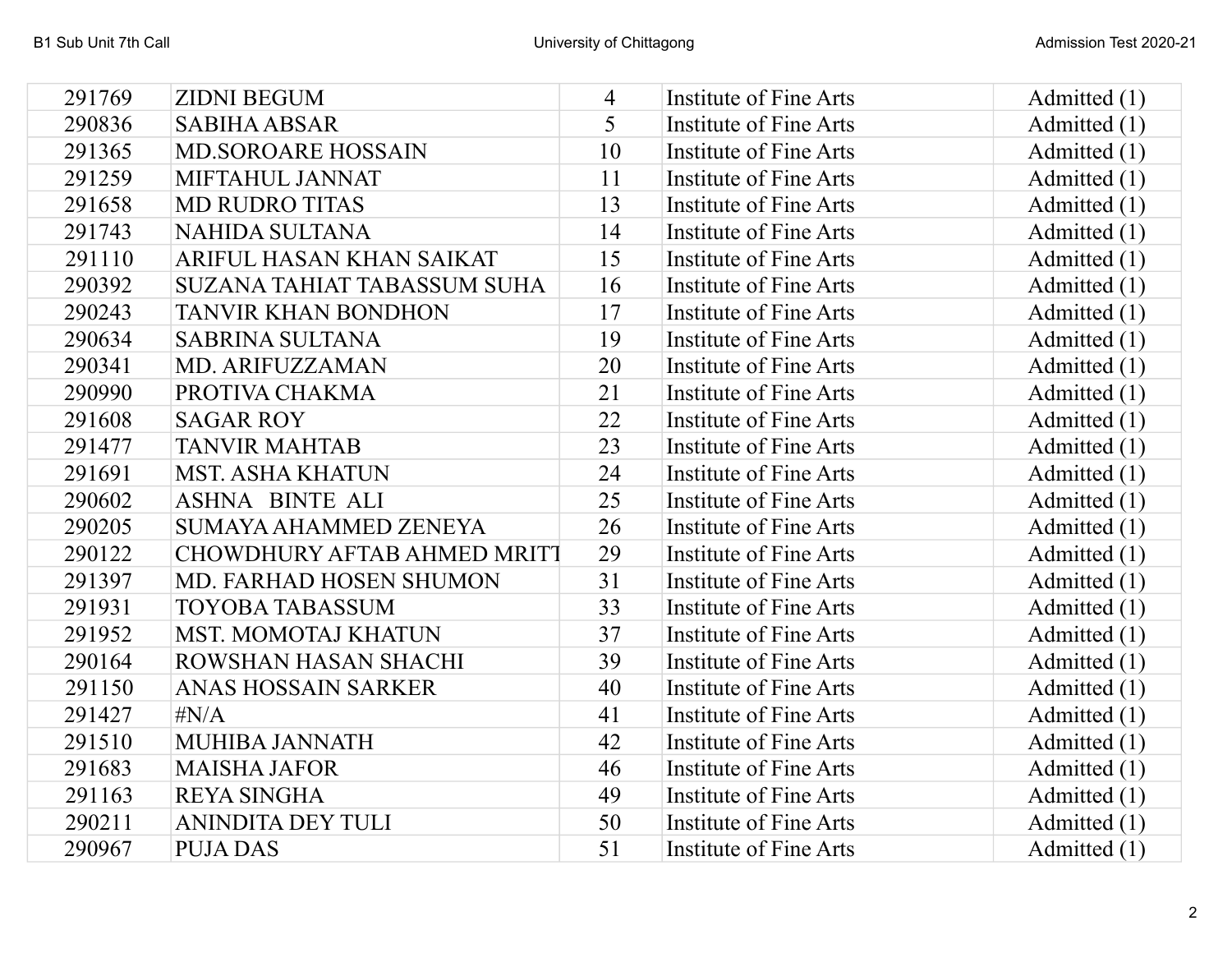| 290639 | <b>MARJAN AKTER SUMI</b>       | 53 | Institute of Fine Arts        | Admitted $(1)$ |
|--------|--------------------------------|----|-------------------------------|----------------|
| 291451 | <b>SABINA AKTER</b>            | 56 | Institute of Fine Arts        | Admitted (1)   |
| 290603 | <b>SRUTI BASAK</b>             | 58 | Institute of Fine Arts        | Admitted (1)   |
| 291910 | <b>ISHRAT JAHAN AHIR</b>       | 59 | Institute of Fine Arts        | Admitted $(1)$ |
| 290419 | <b>ALMASS MAHFUZ RAFID</b>     | 60 | Institute of Fine Arts        | Admitted (1)   |
| 291899 | <b>FURKAN KHAN PATHAN</b>      | 62 | Institute of Fine Arts        | Admitted (2)   |
| 290618 | <b>MD. ABU SYEED HIMU</b>      | 63 | Institute of Fine Arts        | Admitted (2)   |
| 290489 | MISHKATUL JANNAT               | 65 | Institute of Fine Arts        | Admitted (2)   |
| 291144 | <b>SUMAIYA ZABID</b>           | 67 | Institute of Fine Arts        | Admitted (2)   |
| 291938 | <b>TUSHAR DEY</b>              | 68 | Institute of Fine Arts        | Admitted (2)   |
| 290319 | <b>ESRAT JANNAT ESHA</b>       | 69 | Institute of Fine Arts        | Admitted (2)   |
| 291803 | MD. AL MOSADDEK JAMAN NEW SH   | 71 | Institute of Fine Arts        | Admitted (2)   |
| 290601 | AFRINA BINTA ALAM TOMA         | 72 | Institute of Fine Arts        | Admitted (2)   |
| 291862 | <b>SYEDA JANNATUL NAYEM</b>    | 73 | Institute of Fine Arts        | Admitted (2)   |
| 290229 | <b>MD. ASHIKUR RAHMAN</b>      | 76 | Institute of Fine Arts        | Admitted (2)   |
| 290809 | <b>NUSRAT JAHAN</b>            | 77 | Institute of Fine Arts        | Admitted (3)   |
| 290699 | <b>TAMANNA BINTE MAHOBUB</b>   | 78 | Institute of Fine Arts        | Admitted (3)   |
| 291778 | <b>FATIMA MASUD MEEM</b>       | 79 | <b>Institute of Fine Arts</b> | Admitted (3)   |
| 291308 | <b>TANZINA RAHMAN RIA</b>      | 80 | Institute of Fine Arts        | Admitted (3)   |
| 291689 | <b>SOUROVE MOHONTO</b>         | 81 | Institute of Fine Arts        | Admitted (3)   |
| 291025 | <b>SANJILA SABRIN</b>          | 82 | Institute of Fine Arts        | Admitted (3)   |
| 291932 | <b>ANNA KARENINA</b>           | 83 | Institute of Fine Arts        | Admitted (3)   |
| 291423 | <b>MD. RAYHAN HOSSAIN</b>      | 84 | <b>Institute of Fine Arts</b> | Admitted (3)   |
| 290976 | <b>MOST. ISRAT JAHAN NUPUR</b> | 85 | Institute of Fine Arts        | Admitted (4)   |
| 291165 | <b>MEHADI HASAN</b>            | 87 | Institute of Fine Arts        | Admitted (4)   |
| 290612 | <b>ABUL BASHAR</b>             | 91 | Institute of Fine Arts        | Admitted (4)   |
| 290713 | <b>MOST. RAFIYA SULTANA</b>    | 93 | Institute of Fine Arts        | Admitted (5)   |
| 290134 | MD. MOSTAFIJUR RAHMAN MASUD    | 97 | Institute of Fine Arts        | Admitted (6)   |
| 290604 | PAPRI AKTER                    | 98 | Institute of Fine Arts        | Admitted (6)   |